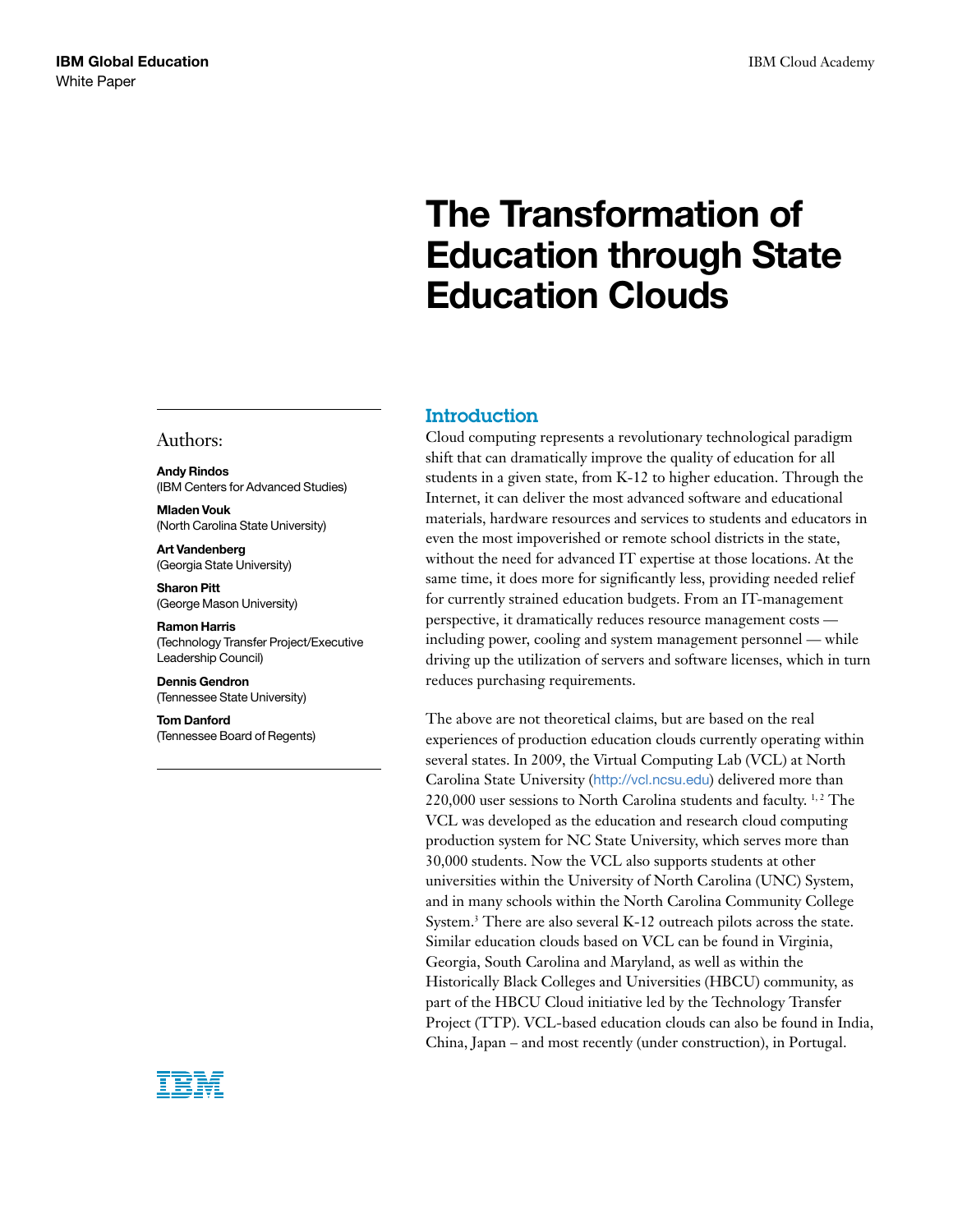## The Virtual Computing Lab: A cloud computing solution designed for education

The VCL represents a true cloud computing solution that has been optimized for the educational and research needs of the academic community. It began in 2002, (with the first general production system launched in 2004) by the NC State College of Engineering, the NC State Office of Information Technology, and the NC State Computer Science department.

What is meant by a cloud computing solution? There are a number of circulating definitions for a cloud, but the National Institute of Standards and Technology (NIST) definition is a generally accepted standard: "Cloud computing is a model for enabling convenient, on-demand network access to a shared pool of configurable computing resources (such as networks, servers, storage, applications and services) that can be rapidly provisioned and released with minimal management effort or service provider interaction."4 More simply, a cloud can be considered to be a collection of hardware, software and other resources that can be accessed over the Internet, and used to assemble a solution on demand (that is, at the time of the request) to provide a set of services back to the requester. For example, a university student taking a college math course could access a cloud from his or her dorm room, to obtain a physical or virtual server (with the necessary storage) and a copy of Maple or MATLAB software running on it to use for homework or a class project. Likewise, an elementary school teacher could access the same cloud to request one virtual machine for each of his or her students running TinkerPlots software, as part of his or her classroom instructional activities.

The VCL-based cloud implemented at NC State (NC VCL) supports a wide range of users, from high-performance computing (HPC) researchers to K-12 students. To support computationally intensive work, a researcher can access the VCL website and request a cluster of machines—with (possibly) a different software suite installed on each machine. Using the same infrastructure, a professor can select 20 or more machines for a class of 20 students. A special image can run on each machine, with all the software needed for that

class. The machines can be delivered, say, every Tuesday and Thursday, in time for a class from 2 to 4 p.m. Likewise, a middle-school teacher can pre-schedule VCL machines each day to run Project Lead the Way software for a science, technology, engineering and math (STEM) course. At class time, the teacher rolls out a cart with inexpensive thin clients for the students to access the course.

Once the requester is finished, the resources can then be disassembled and returned to the general pool, to be reallocated again for the next requester. The resources are used only when they are needed, maximizing the utilization of the hardware and software licenses, while minimizing energy costs and purchasing requirements. And access to those resources with the Internet means that they are available 24x7, from a classroom, from a dorm room or from the home.

The VCL managed by NC State today can be accessed by any user with a valid user account and password (<http://vcl.ncsu.edu>). Technically, all University of North Carolina system students with Shibboleth credentials (about 250,000 students) have access to it. A student or educator can access the site to request one or more real (bare-metal load) or virtual machines to be delivered immediately or at a later scheduled time. An image represents an operating system, typically Microsoft® Windows® or Linux®, running one or more software applications or middleware that can be selected to run on a chosen machine. The website can be accessed by any machine or device that can run a web browser, providing the requester full use of all the resources requested (computing, storage, software and others), The interface is identical to what users would experience if the machines were under the desk—even allowing users to also install other software on the delivered machines.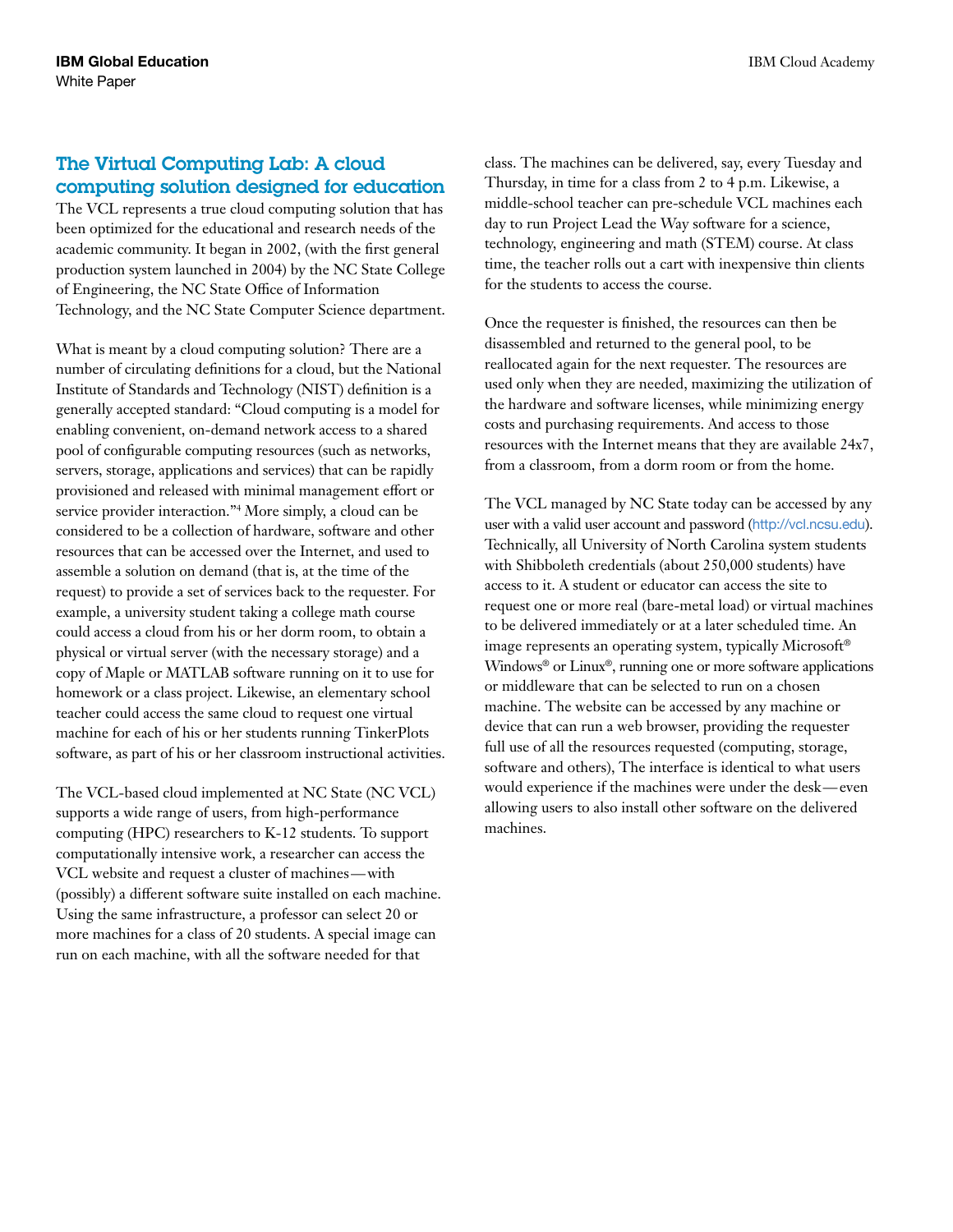When making a request at the NC VCL website, each educational institution can access its own "portlet" with a menu customized to appear as a web page for that specific school. Access control can be linked to a school's LDAP, Shibboleth or other sign-on system. The VCL appropriately manages the individual software license agreements (limiting the number of simultaneous licenses in use by authorized users, if required). Group access to software can be managed policies (for example, with class enrollment lists). Relevant usage statistics are collected, and can be used for metering and charge-back, future capacity planning and so on.

NC State has made the VCL freely available as open source, donating the code to the Apache Foundation, and thereby establishing an open source software community development project in which university faculty, students and others can participate (<http://incubator.apache.org/projects/vcl.html>).

#### Implementation at NC State with useful economic models

The education cloud managed by NC State consists today of over 2,000 actual physical servers (hosting up to 4,000 to 5,000 virtual servers) and over 800 software images. It is accessible to a quarter million students across North Carolina, from K-12 to higher education. The ways in which it grew to ultimately support such a large number of students is worth a closer look. It highlights the broad applicability of VCL in sup- port of the full spectrum of educational needs using a single architecture. Its range includes the ability to provide complex server clusters to the HPC research community on campus, while at the same time providing virtual desktops with needed software to K-20 students.

VCL development was begun in 2002 in part to address the information technology access needed by NC State students, and in part to compensate for the loss of the North Carolina Supercomputing Center, which had supported its HPC research community. It was designed from the start to simultaneously address the individual, general classroom lab and other educational services needs of the campus. The

result was one of the first true cloud computing infrastructures for university research and education, years before the term cloud computing became popular.

The NC VCL cloud servers are typically divided into two large pools–one supporting the HPC research community needs (<http://hpc.ncsu.edu>), and one supporting the educational, research and other needs of the general university population (<http://vcl.ncsu.edu>). Services in each pool have slightly different networking and physical configurations, along with different user policies, available applications and services. However, with VCL allows a system administrator to move resources from one pool quickly to the other. This provides flexibility, maximizes the effective usage of resources, and yields significantly increased economy of operation.

For example, about half of the resources are generally found in the HPC pool, but at the start of classes each semester, servers are transferred from the HPC pool to the general purpose pool (with the trend reversed during summer and vacation times). The HPC pool provides researchers with servers and storage needed for large scale computations. It also provides standard HPC (asynchronous) batch processing, with most standard HPC applications, job queuing, and more.

The servers in the general purpose pool (VCL 24x7) provide typical desktop or server application environments, for inclassroom use, homework, class projects, that are typically reserved for just hours at a time. However, the VCL 24x7 can also provide long-term reservations for servers, and can provision research clouds; for example, a Hadoop subcloud. Professors, teaching assistants or other students with permission have the authority to create and store their own special-purpose images. For example, a professor can select a licensed, base Windows image running on a VCL server (<http://vcl.ncsu.edu>), install any software needed for a class, and then place that image back in the campus image repository. Students in that class can then simultaneously access multiple copies of the image.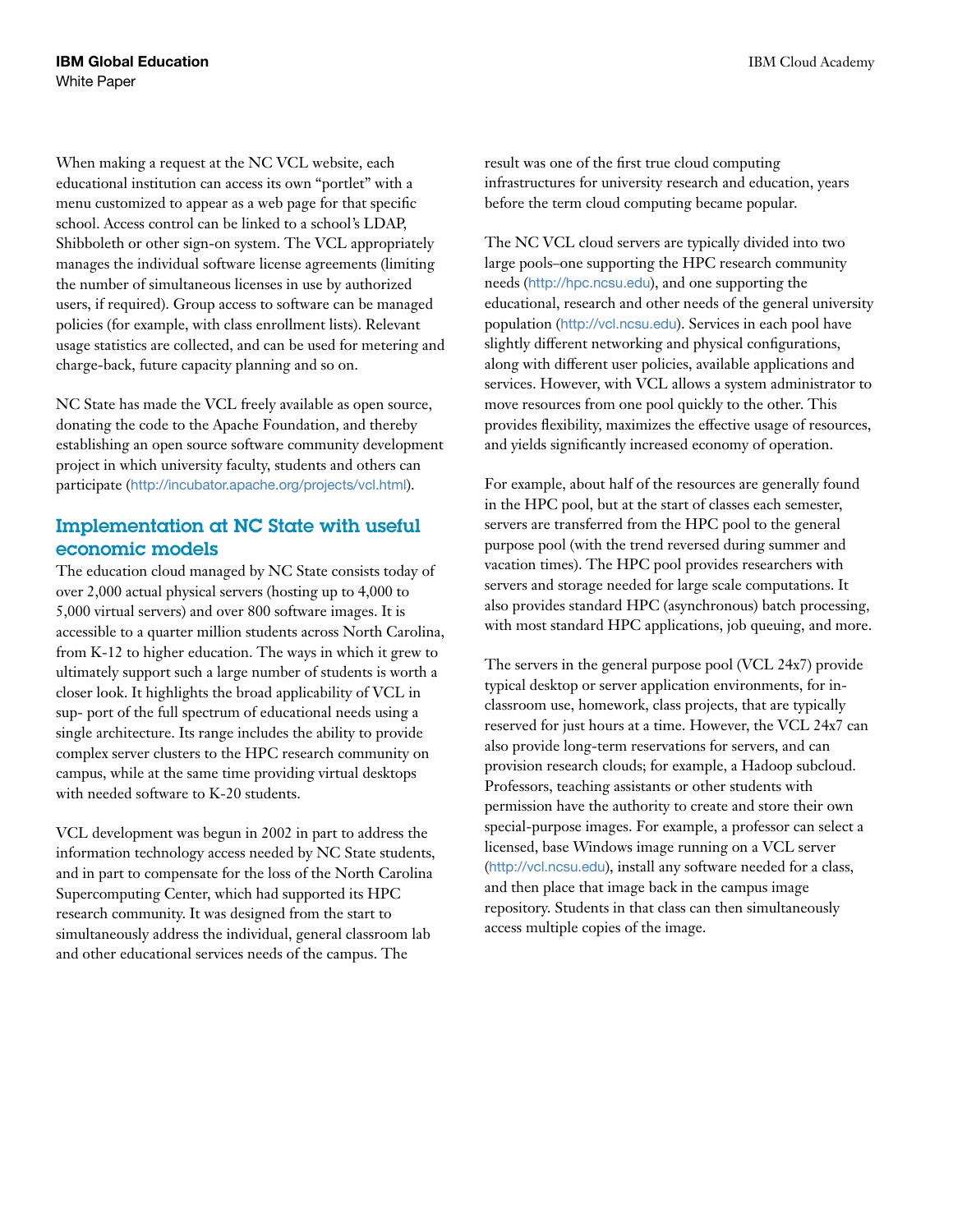The NC VCL grew quite rapidly as a result of the policies put in place by the NC State Office of IT (OIT) and various campus departments and colleges. NC State HPC researchers in engineering, life sciences and other departments regularly received grants—from the National Science Foundation (NSF), the Department of Defense (DoD) , the National Institutes of Health (NIH) and others— that included funding for servers. However, the funding did not usually cover space, power, cooling, personnel support—all the typically predominant costs associated with operating a server over its lifetime. These costs had to be picked up by the departments or colleges. Hence, these groups enthusiastically supported the "deal" offered by OIT: free operational support for three years, with guaranteed delivery of the sole-use of their server resources whenever they were requested by the funded researchers. In return, OIT defined the server specifications, thereby achieving a homogeneous pool providing the best total cost of ownership (TCO). Additionally, they could "loan" the cycles on those research machines back to the general campus population when they were not being used, which, in fact, could be 50 percent or more of the time..

By judiciously combining HPC batch jobs and VCL 24x7 users, NC State has been able to operate the VCL research and education cloud at a cost of three to twenty cents per compute hour. This matches current subsidized rates provided by some public cloud vendors, without the corresponding reduction in guaranteed quality of service. As the owner of the cloud resources, NC State has better control over the satisfaction of user service level agreements (SLAs) or expectations. During the regular school semester, for its population of over 30,000 users, NC State consistently sees a daily peak plateau of nearly 500 simultaneous, general purpose (non-HPC) users, between 10 a.m. and 10 p.m. This requires a minimum of 500 real or virtual servers allocated each day to support the VCL 24x7 users. This requirement varies by school, depending upon the size and usage patterns. Without the flexibility provided by a VCL-based cloud, most of those real servers would be idle between 10 p.m. and 10 a.m. However, with VCL, during idle times, these resources can be either turned over to batch jobs, or powered down to save energy. By using this approach, especially during vacation breaks, NC State is able to maximize resource utilizations, driving down average cost per CPU.

An important lesson here is that the flexibly dynamic nature of such a cloud infrastructure allows for the utilization peaks and valleys of different jobs and user populations to be judiciously combined to minimize operating costs. The opportunity to perform such highs-lows matching increases as the cloud user population grows. A state-wide education cloud could be created, for example, that combines research, university, community college, K-12 (and even government ) users and workloads.

## VCL deployment in support of statewide education

VCL support at NC State was rolled out incrementally over several years, starting with select classes and departments in the College of Engineering. It was gradually extended to the other colleges—ultimately providing VCL access to all faculty and students on the academic side of the campus. More recent explorations include extending VCL services to the administrative sides of several campuses. Not surprisingly, the biggest challenges to its deployment were not technological, but rather cultural and political. For example, many resource owners were not ready to give up ownership of their servers or were worried about server availability and quality of service. Job insecurity created opposition to widespread deployment in some departments and colleges that had their own IT shops. However, intensive education, thorough testing of VCL services before deployment, guaranteeing positive first impressions, and executive policy helped to overcome these social and political challenges. Ensuring that initial users had a positive experience created champions within a given department or college, which helped to accelerate adoption.

This same incremental process, assisted by the creation of campus champions, allowed for the more rapid expansion of VCL to many state universities and NC community colleges. Smaller state universities and community colleges "subscribed" for services by providing additional servers to the state education cloud, based on their anticipated usage patterns and needs. Because it collects the necessary statistics from its daily operations, the NC VCL can meter, and if need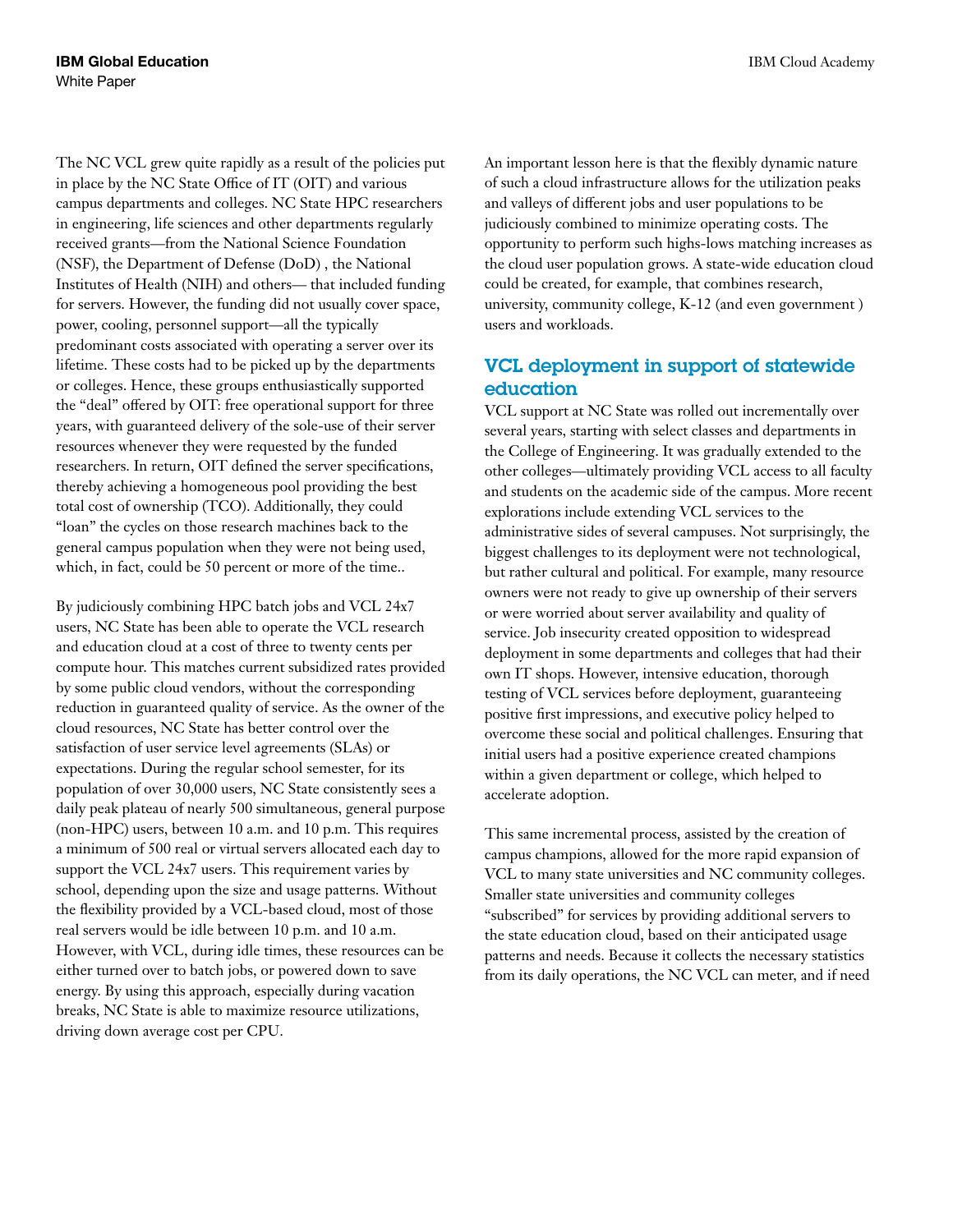be, charge for usage—an option that other state education clouds could choose to implement. Some campuses, like East Carolina University and University of North Carolina at Chapel Hill, have established their own VCL clouds. The resources of these clouds can be readily linked to the larger NC education cloud maintained by NC State, with additional hosting at the remote MCNC facility (formerly known as the Microelectronics Center of North Carolina), an independent not-for-profit institution supporting NC educational networking and other IT needs. Some private NC universities (such as Duke University) also have their own VCL installations. The existence of a successfully operating production cloud at NC State for many years—with its very real demonstration of enhanced services and reduced costs convinced many CIOs, executives and key decision makers to adopt this cloud computing paradigm.

The NC Virtual Computing Lab Production/pilots/users also present within NC Community College System NC K-12



*Figure 1:* The adoption of VCL across educational institutions in North Carolina.

NC State, through its Friday Institute and other K-12 outreach programs, as well as other universities, including North Carolina Central University (NCCU), Duke University, University of Maryland Baltimore County, Morgan State University, have been exploring the use of VCL in support of K-12 education. Duke faculty members are studying the use of VCL to deliver the Alice programming environment and Project Lead the Way software to K-12 educators and students as part of state-wide science, technology, engineering, and mathematics (STEM) programs. As part of an outreach project being led by faculty within the CIS Department at NCCU, instructors at Hillside New Technology High School in Durham, NC, are teaching with Alice software delivered by the NC VCL. A similar project for Baltimore inner-city students is being considered by School of Education and Urban Studies faculty at Morgan State University (again, using their VCL installation). In all cases, VCL is able to address the Child Information Protection Act (CIPA) requirements defined by the local school districts.

With a cloud paradigm, the technical support expertise must reside within the centers hosting the cloud computing resources. Since these centers can now be set up outside a K-12 school or school district, the local IT expertise required for the on-site IT infrastructure can be dramatically reduced, which is already the case in many instances. However, cloud computing still requires Internet connectivity and browser technology at the user site, so investment in statewide education network connectivity is strategic. The often-cited deployment model for VCL in the K-12 classroom is one in which a teacher provides thin clients that enable students to access the Internet and obtain advanced educational software and other resources and services, independent of the economic situation, technical infrastructure, or geographical location of the school district.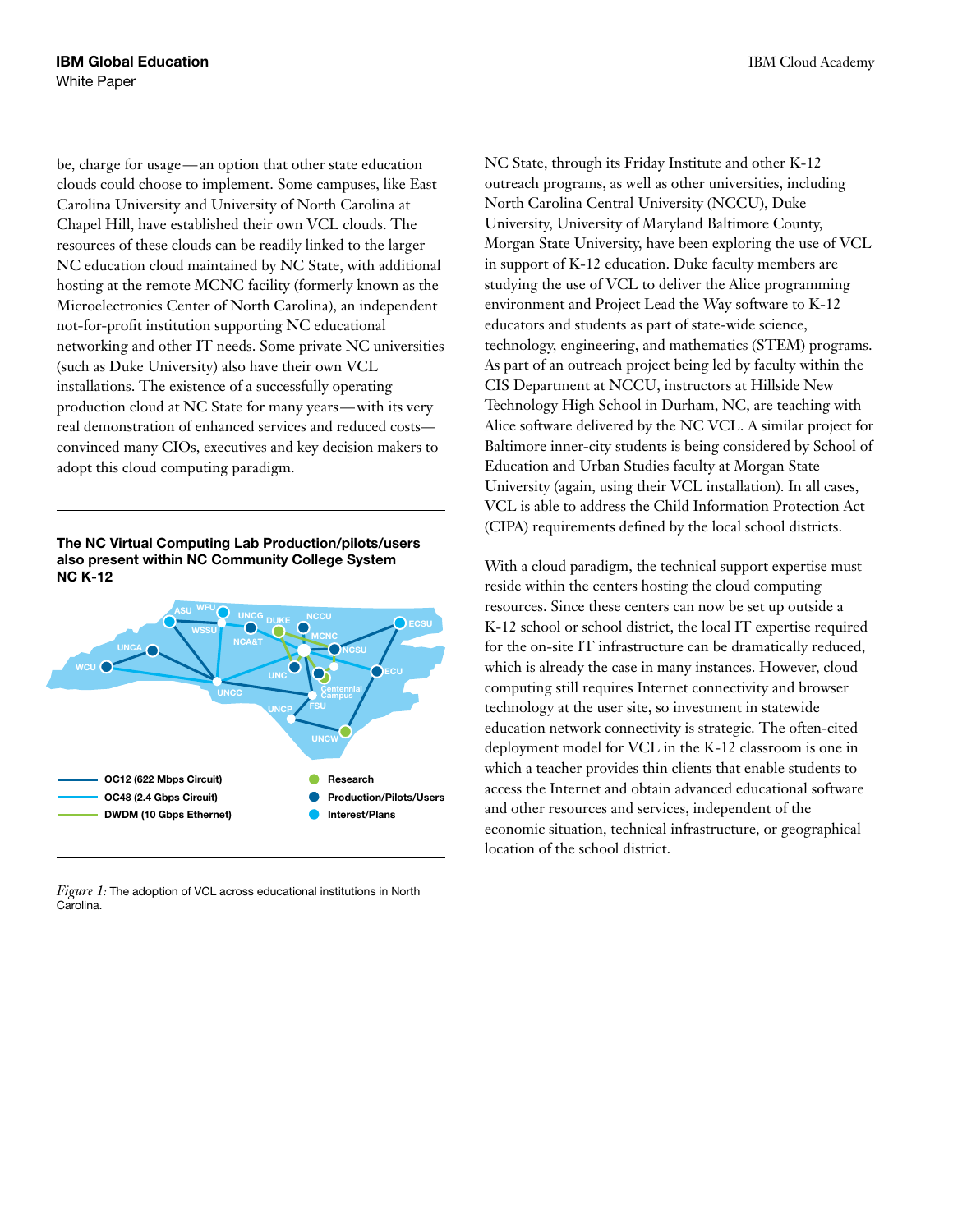The current NC VCL servers are spread across a number of data centers several miles apart. The cloud paradigm allows servers and other resources from disparate locations to be managed as a seamless common pool that can be accessed by all. A state education cloud can therefore comprise resources from data centers located at several places across the state, providing, among other things, disaster recovery and contingency support, as well as addressing political and connectivity realities. It allows universities, community colleges and school districts with existing large data center facilities to provide at least partial support of such a cloud. In a recent proof-of-concept demonstrated to the NC governor, servers running VCL in the IBM Innovation Center in Research Triangle Park, NC were seamlessly added to the larger North Carolina State University education cloud — with users unaware that they were running on servers in an IBM data center. This provides the option for part or all of a state education cloud being hosted in a third-party data center — an important option if state-owned facilities are exhausted as more and more educational institutions join the cloud.

The bigger challenges are policies, politics and culture, with a strong need for "teach-the-teacher," as well as student, education programs. To date, university outreach programs, with their existing ties to the K-12 community, have been extremely important in the examples cited above.

#### Total cost of ownership savings

An initial study of TCO was performed by Wake Community College, a member of the NC Community College System that has 60,000 total full-time and continuing education students. The study determined that the annual TCO was reduced by nearly 50 percent when the college moved from a traditional IT infrastructure to a VCL-based cloud. Their annual IT costs before the transition were \$1.04 million annually; after the switch, those costs dropped to about

\$570,000 annually. Subsequent analyses performed by George Mason University (GMU), NC State and others, have shown even more dramatic cost savings — as high as 80 percent or more. For GMU, tremendous savings were obtained through the high degree of virtualization inherent in their Virginia VCL. Georgia State University also did a detailed analysis of student tech fee funding about \$4 million per year over 10 years,<sup>5</sup> that likewise validated the cost and return on investment benefits of adopting a VCL-based cloud computing model.

Some of the sources of such significant cost savings have been discussed. These include maximized server and software license utilizations yielding decreased support and purchase costs, as well as virtualization. It should be noted that currently production VCL supports the popular VMware hypervisors. However, open source (free) hypervisor provisioning modules, for example, for KVM, are available for those who wish to use them. VCL supports a wide range of computing hardware platforms. Currently, NC State uses the free provisioning engine eXtreme Cluster Administration Toolkit (xCAT), with its list of supported operating systems and hardware platforms (<http://xcat.sourceforge.net/>). However, other provisioning systems, including IBM Systems Director® tools and IBM Tivoli® Provisioning Manager for Images technology, have been evaluated and can be implemented in a production setting.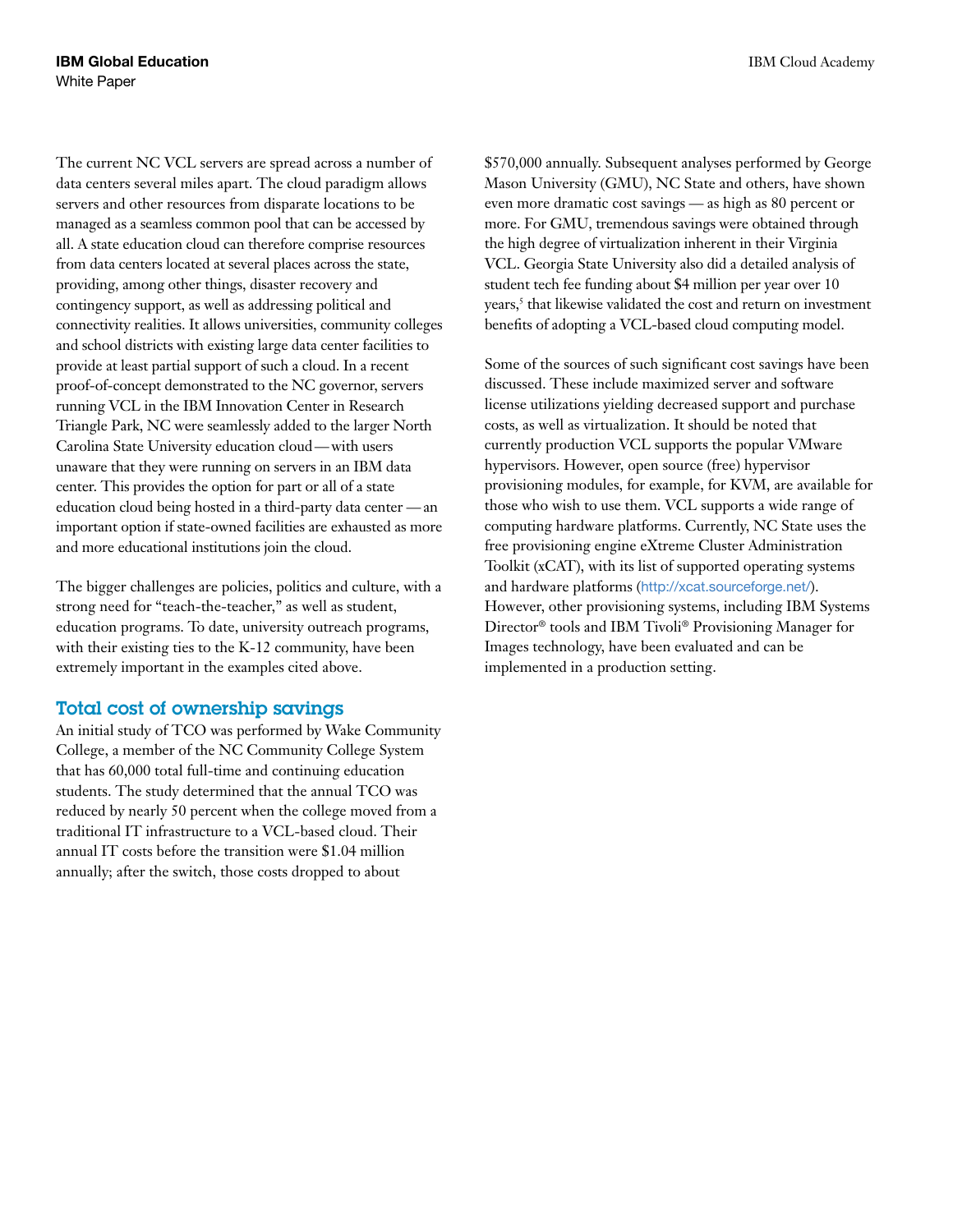Cloud computing is presenting both challenges and opportunities for software vendors, especially concerning licensing issues and cost models, causing some to embrace the changes, while others fear them. Clearly, given a large number of state education or other users supported by a single cloud, tremendous opportunities for license sharing across the state present themselves. State governments have the potential to negotiate large-scale software license purchases once, and not institution-by-institution or school district-by-school district, with implied bulk discounts. These opportunities are not unlike what many state systems have negotiated in the past for licenses for their student or administrative enterprise resource planning (ERP) systems. Likewise, because VCL collects all license usage statistics, metering of usage is possible and purchases can be based on the actual number of simultaneously used licenses across a given group, as opposed to estimates.

It should be noted that NC State currently requires approximately two full-time equivalents (FTEs), equal to one employee working 40 hours per week, to support the over 2,000 servers, 800 software images, associated storage and networks comprising its VCL. Some recommended configurations used at NC State are given in Figures 2 and 3. Note that in selecting servers for deployment in a cloud, the true TCO (power consumption, cooling, required support and other needs) over the life of the server should be of primary consideration, as such costs represent the predominant expenses associated with that server operating over its lifetime in a data center. The initial purchase price is typically a fraction of that total cost, and cheap servers are usually no true bargain.

#### Scaling VCL

# Small VCL Configuration Three Networks Public, Private, Management, Intelligent Images, Security



*Figure 2:* A small single chassis configuration recommended for VCL.



*Figure 3*: A recommended approach for scaling up (i.e., adding more chasses to) an existing VCL set-up.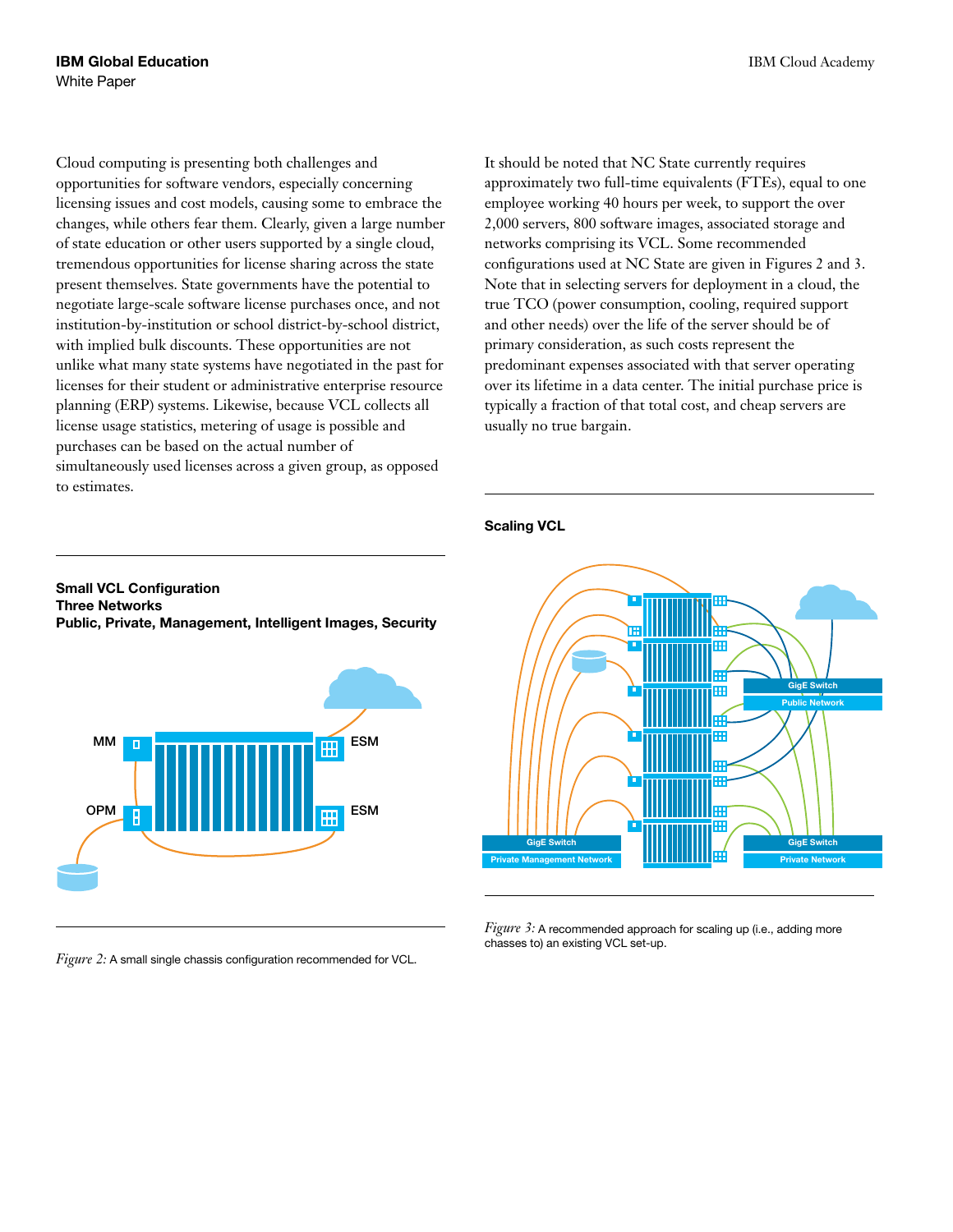Finally, several universities that are deploying a cloud anticipate some interesting benefits associated with traditional labs and/or student workstation spaces. Some look forward to the increased personal safety of their students (and the associated reduced security costs) due to the ability to close those labs at night—or even permanently. Students can access VCL using their laptops or workstations from their dorms or from home. Some universities are redefining those spaces for student collaboration environments or for other purposes and activities, saving construction costs.

Some of the benefits of VCL are summarized in the table below.

| <b>Beneficiaries</b> | <b>Benefits</b>                                                                                                                                                                                                                                                                                                                                                                                                                                                                                               |
|----------------------|---------------------------------------------------------------------------------------------------------------------------------------------------------------------------------------------------------------------------------------------------------------------------------------------------------------------------------------------------------------------------------------------------------------------------------------------------------------------------------------------------------------|
| <b>Students</b>      | • Raises computing resource accessibility,<br>even in underserved districts<br>• Increases availability and integrity of data,<br>applications and research materials<br>· Adds mobility<br>• Reduces client application and system<br>resource footprint<br>• Amplifies application and computing<br>performance<br>• Improves server and data storage capacity<br>• Offers convenient web access to the VCL                                                                                                 |
| <b>Faculty</b>       | • Grants accessibility to virtual machines<br>• Schedules delivery of assignment<br>instructions, study materials, syllabi or<br>software<br>• Enables faculty to create custom images<br>for specific course, independent of (and not<br>conflicting with) other faculty course images<br>• Unites departments and campuses to<br>eliminate information silos to deliver<br>comprehensive educations                                                                                                         |
| Administration       | • Standardizes applications and processes<br>· Provisions software, resources and<br>management of data<br>• Lightens the burden of software version<br>control<br>• Reduces total cost of ownership by nearly<br>50-90 percent<br>• Lowers the need for in-house IT staff<br>• Cuts resource management costs including<br>power and cooling<br>• Raises server utilization and software<br>licenses, reducing purchasing requirements<br>• Brings greater virtualization<br>• Optimizes resource allocation |

## The larger world-wide VCL community, including the Apache VCL project

Last year, with the assistance of the IBM WebSphere® Technology Institute, NC State donated the VCL code to the Apache Foundation, making it freely available to all and launching an associated open source software development community project (see [http://incubator.apache.org/projects/](http://xcat.sourceforge.net/)  [vcl.html](http://xcat.sourceforge.net/)). As mentioned earlier, VCL has spread quickly to academic institutions in numerous US states, with pilots or production systems either planned or underway in North Carolina, South Carolina, Georgia, Virginia, Maryland, the District of Columbia, Tennessee, Louisiana, Arkansas, Kansas, Texas, New York, Pennsylvania, Ohio, Massachusetts, Rhode Island, Florida, California and Montana, plus Puerto Rico and other locations, with large-scale university system education clouds growing in North Carolina, Virginia and California. Others are being planned for states such as Tennessee and Maryland. Likewise, VCL is spreading abroad to countries and regions such as Canada, Mexico, Central America, Brazil, India, China, Japan, Portugal, France, Turkey, Eastern Europe and the Middle East; VCL is being explored even by universities in sub-Saharan Africa.

The most intense VCL collaborative activity has been among the universities along the US southeast coast, from Georgia through Maryland. Schools from Georgia, South Carolina, North Carolina, Virginia and Maryland, together with the 13 HBCUs comprising the Technology Transfer Project (TTP), have been meeting regularly as a group informally called the Southern State Education Cloud Consortium (see Figure 4). The objective of these meetings has been to share best practices, other information and documentation, plan and construct joint image repositories and other assets, work together on Apache VCL coding improvements, and plan and submit joint funding proposals to NSF, DoD and others. One project underway is the creation of a regional center of excellence in cloud computing.

*Table 1 :* Benefits provided by the VCL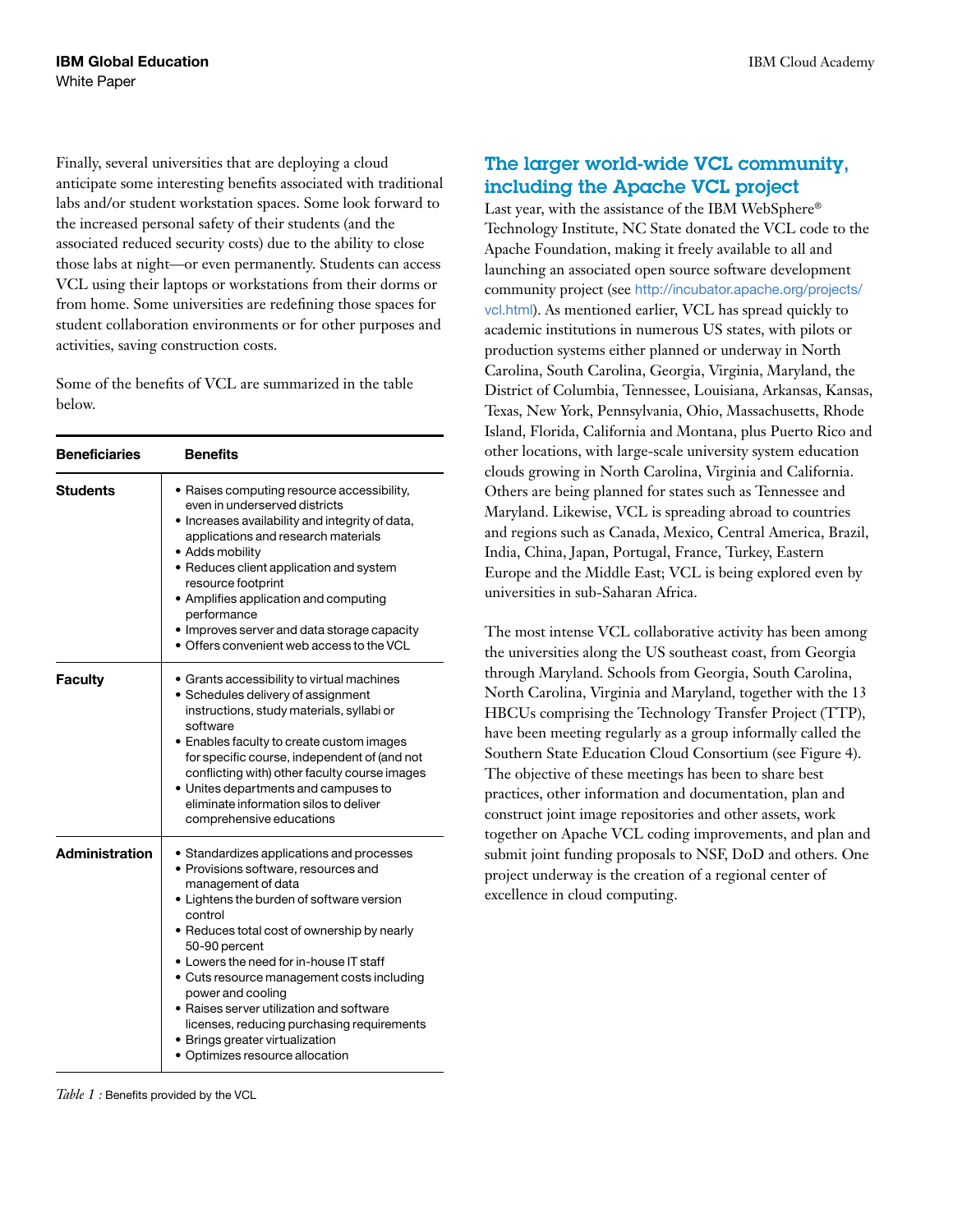In addition to supporting students and faculty at NC State University, the NC VCL now also supports students at other UNC System universities and NC Community Colleges. These include, among others, East Carolina University, North Carolina Central University, UNC Greensboro, NC A&T State University, Western Carolina University, Wake Technical Community College, Johnston Community College and Edgecombe Community College. The NC VCL also supports several K-12 pilots, including the NCCU-sponsored STEM outreach project with Durham's Hillside New Technology High School.

Similar VCL-based education clouds have appeared in other states. George Mason University has led the effort to establish the Virginia VCL (VA VCL), which includes Virginia Polytechnic Institute and State University (Virginia Tech) and others. In Georgia, the VCL effort is being led by Georgia State University, while in Maryland, the effort is headed by University of Maryland Baltimore County and Montgomery College. The California State University System, the largest university system in the US, has likewise begun to build a VCL-based education cloud. And within the Historically Black Colleges and Universities (HBCU) community, the HBCU Cloud initiative is being led by the TTP that includes, among others, Southern University (LA), Morgan State University (MD), Norfolk State University (VA) and Tennessee State University.

Most of the lead institutions for each state in the consortium, together with the TTP, were inducted as founding members into the IBM Cloud Academy (ICA). This larger consortium of educational institutions from all across the world has banded together to collaborate about cloud computing, promoting its adoption, extending the technology and infrastructure, creating shared repositories and assets, participating in joint research projects, and more. Several other member institutions of the IBM Cloud Academy are adopting VCL for their cloud infrastructure.



*Figure 4:* The Southern State Education Cloud Consortium, a cloud computing partnership among state universities in Maryland through Georgia that will also assist in supporting the HBCU Cloud.

An exciting cloud computing experiment is unfolding in Tennessee. Tennessee State University (TSU) has been working on a plan to support a VCL-based cloud pilot. And because it also provides IT support for both the McKissack Middle School in Nashville, Tennessee and Columbia State Community College in Columbia, Tennessee. It is hoped that the pilot project will provide an immediate, direct proof-ofconcept (POC) for how those same improvements provided by cloud computing can be passed on to K-12 school districts and community colleges throughout the state. In parallel, the Tennessee Board of Regents (TBR), which comprises six state universities, 13 community colleges and 26 technology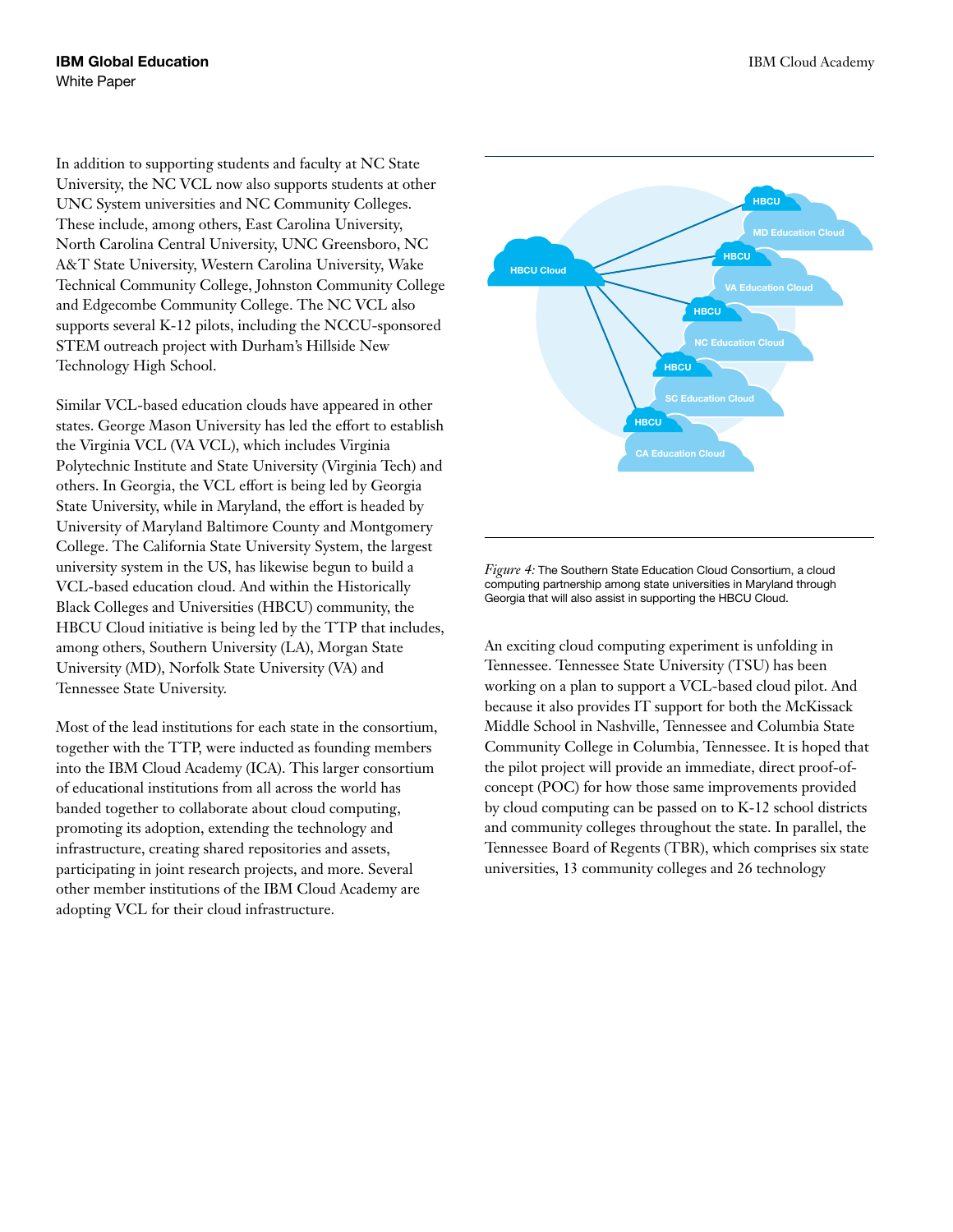centers, has been studying VCL as a solution to significantly improve the quality and access of education throughout the state. The expectations are that there will be simultaneous and dramatic reductions in current annual IT supports costs. Tennessee has the opportunity to establish the next state-wide education cloud in the US southeast, supporting its K-12 and higher education communities. By taking advantage of the lessons learned by the North Carolina education community, Tennessee can follow their neighbor's successful roll-out model—and move at a much accelerated pace.

#### State education plus and hybrid clouds

As efforts by the UNC System to support the administrative sides of its universities demonstrate, a VCL-based cloud can readily deliver applications and services supporting typical ERP systems, from student billing and payroll to class scheduling and grading. The CIO of Georgia State University has similarly embarked on a significant consolidation and virtualization of administrative computing as well as building interest in a state cloud to address current budgetary challenges. Work is also underway in North Carolina on medical and public health projects where the VCL will provide immediate, flexible applications and resources to respond to day-to-day needs and emergencies. Likewise, several cloud-based projects involving university outreach to the business community are suggesting ways in which VCL services can become an engine for economic development, beyond being a resource that supports continuing education and retraining.

As described previously, IBM and NC State University demonstrated how servers at their respective facilities could be readily combined to create a single private cloud—one in which the resources are dedicated to a single group or groups of users as, for example, all NC education. A few vendors, such as IBM, have also established public clouds, with services available on-demand to any user with a valid account. This includes the IBM Development and Test Cloud that is physically housed at the IBM Innovation Center in Research Triangle Park, NC, where some of the servers in the private cloud demo were hosted. IBM is currently testing a prototype plug-in for the Apache VCL code that allows users within a VCL-based private cloud to seamlessly request resources from the public IBM Development and Test Cloud. It will allow such private clouds to borrow resources from a public cloud on-demand and as needed, in response to dynamically increasing capacity demands, needs for specialized resources or applications, system failures or other emergencies. This capability is being developed in response to requests from several education and government clients. Figure 5 outlines the vision of such a hybrid cloud supporting the needs of NC education, and potentially more, including other government organizations.

There is a natural progression for state education clouds to expand in support of other state agencies, with the possibility of a single private cloud then simultaneously supporting all administrative, health, educational and research applications and services for a state. The privacy and security needs of different user groups can be addressed through user policy and resource partitioning. The ability to borrow resources from larger corporate-hosted public clouds provides greater security and stability than a private cloud as it grows. And with such a statewide government and education cloud, tremendous economies of scale be realized. Some of the recent developments in several states from VCL-based clouds could offer the opportunity to directly measure the incredible savings from the economies of scale provided by such large user populations.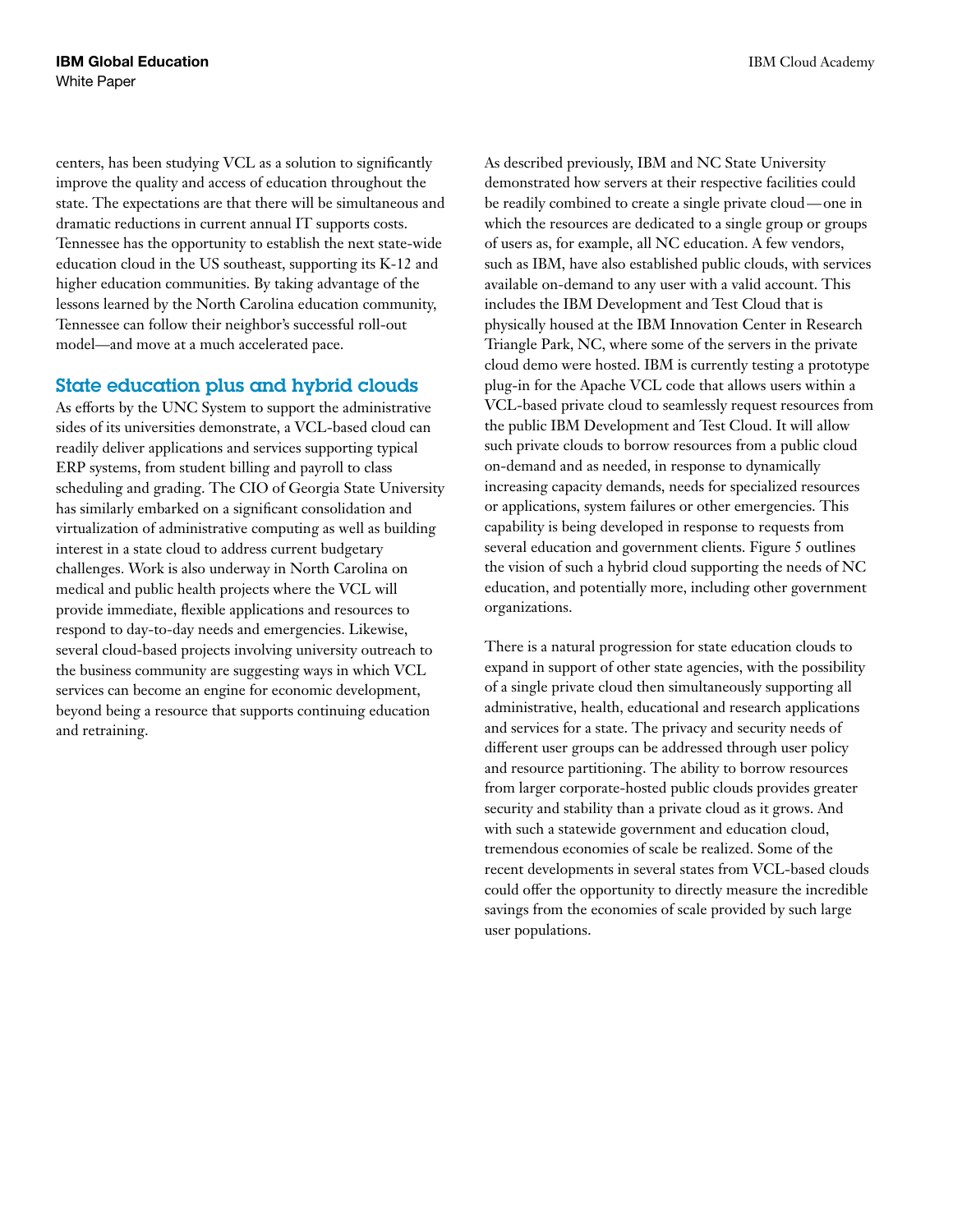The opportunity for a seamless integration of resources from the state and IBM Leadership Data Center facilities through cloud computing. Cost-effective, secure and "green" statewide on-demand delivery and sharing of educational content, state-of-the-art information technology resources and support.



*Figure 5:* The proposed NC Education Cloud that would support all North Carolina educational institutions in the state, with servers housed on NC State University facilities, as well as MCNC (Microelectronics Center), a not-for-profit state organization.

#### **Conclusion**

The Virtual Computing Lab (VCL) is a technological paradigm shift that can dramatically improve the quality of education delivery for all students. VCL delivers advanced software and educational material, hardware, computing and storage resources, and services without the need for advanced in-house IT expertise. VCL delivers many significant benefits to students, faculty and administration, enabling new means of communication and collaboration for the users that form the heart of an academic culture.

VCL technology has been tested with visibly measureable results. VCL decreased the total cost of ownership, raised ROI and dramatically improved computing efficiency and performance at North Carolina State University. And because other universities have already led the way in implementing VCL, others can benefit from the reduced risk, best practices and lessons learned from these large scale roll-outs. The successful results gained from these relatively smooth campus transitions to VCL can be replicated by new institutions.

## Recognizing the VCL developers and leaders

The VCL cloud computing solution was first developed by State University. The key team members there include: Sam Averitt, Andy Kurth, Aaron Peeler, Henry Schaffer, Eric Sills, Sarah Stein, Josh Thompson and Mladen Vouk. The Virginia VCL is led by Sharon Pitt at George Mason University. The Georgia State University VCL team includes JL Albert, Yi Pan, Art Vandenberg, Kelly Robinson, Davide Gaetano, Stephen Ford, and Naixue "Neal" Xiong. The University System of Maryland pilot is being supported by Jack Seuss (University of Maryland Baltimore County) and Michael Russell (Montgomery College). In Tennessee, Dennis Gendron (Tennessee State University) and Tom Danford (Tennessee Board of Regents) have been the primary drivers. The HBCU Cloud effort is being led by Ramon Harris (Technology Transfer Project).

#### For more information

Dr. Andy Rindos Head, RTP Center for Advanced Studies and WW CAS Strategist [rindos@us.ibm.com](mailto:rindos@us.ibm.com)

Chris Bernbrock Program Director, IBM Cloud Academy [cwbernbr@us.ibm.com](mailto:cwbernbr@us.ibm.com)

Kevin J. Turner Associate Partner, Public Sector Education Industry IBM Global Business Services [kevin.turner@us.ibm.com](mailto:kevin.turner@us.ibm.com)